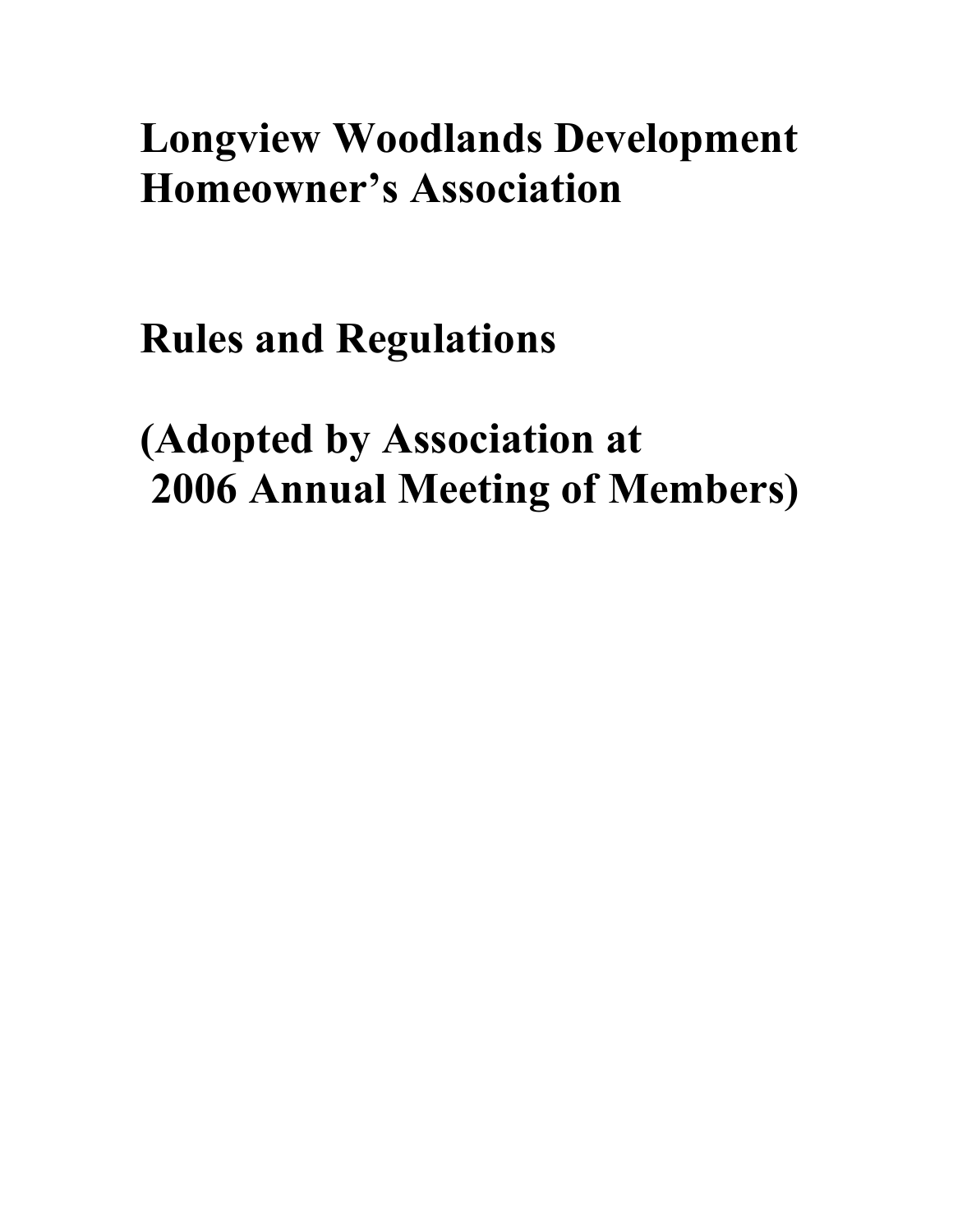# **1. Document Change Control**

## *1.1. Document Change History*

| Date | <b>Description of Change</b>                                            |  |
|------|-------------------------------------------------------------------------|--|
|      | 10/19/2005   Original draft document approved for distribution by Board |  |
|      |                                                                         |  |
|      |                                                                         |  |
|      |                                                                         |  |

#### *1.2. Document Owner*

This document is owned and managed by the Longview Woodlands Development Homeowners' Association, Inc. and its Board of Directors. The current Secretary of the Association is responsible for incorporating any changes approved by the Association into this document.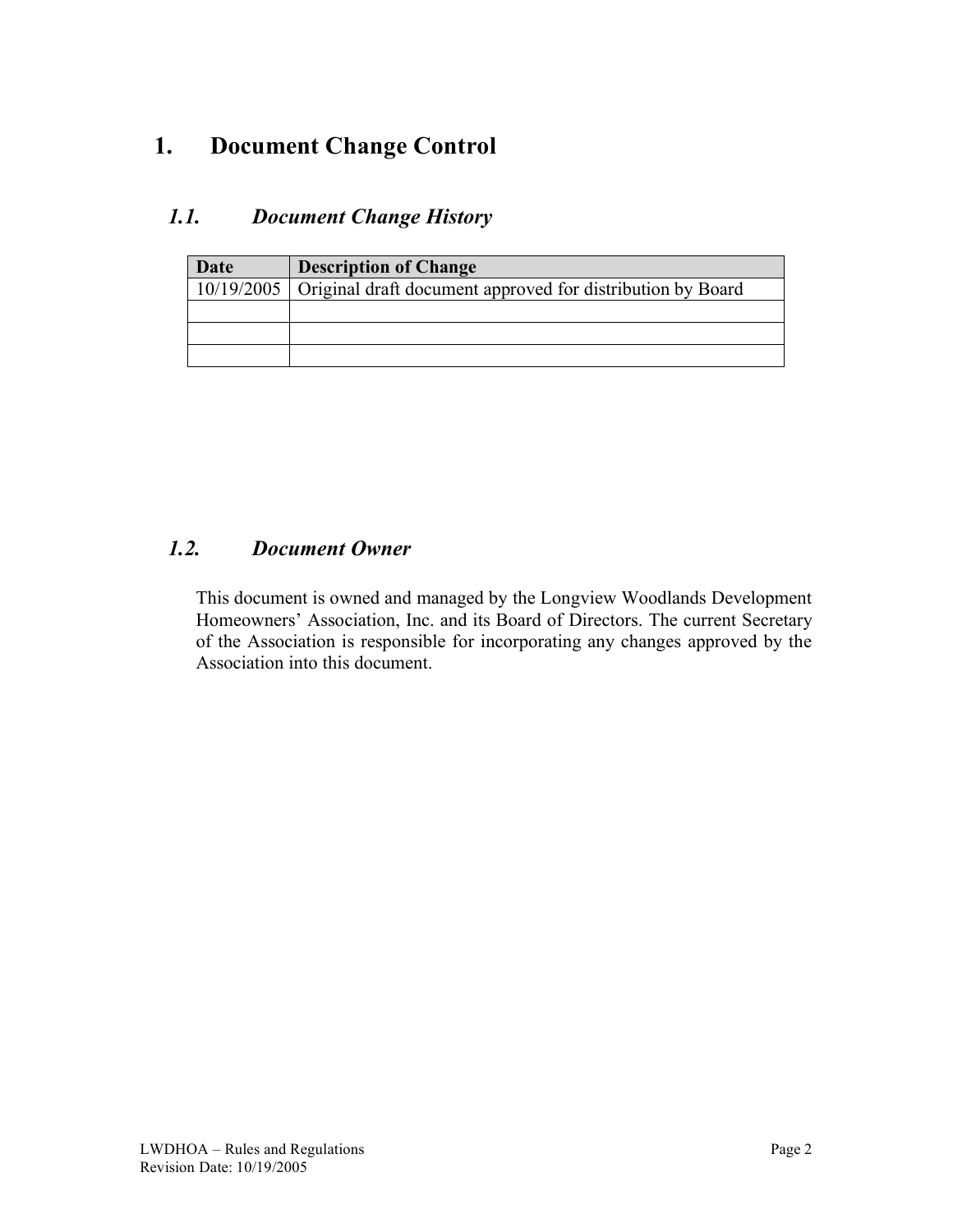#### **Table of Contents**  $2.$

| 1.                                                                                       |  |
|------------------------------------------------------------------------------------------|--|
| 1.1.<br>1.2.                                                                             |  |
| 2.                                                                                       |  |
| 3.                                                                                       |  |
| 3.1.<br>3.2.                                                                             |  |
|                                                                                          |  |
| 4.1.<br>4.1.1.<br>4.1.2.<br>4.1.3.<br>4.1.4.<br>4.1.5.<br>4.1.6.<br>4.2.                 |  |
|                                                                                          |  |
|                                                                                          |  |
|                                                                                          |  |
|                                                                                          |  |
| 5.1.<br>5.2.<br>5.3.<br>5.4.<br>5.5.<br>5.6.<br>5.7.<br>5.8.<br>5.9.<br>$\underline{6.}$ |  |
| 6.1.<br>6.2.                                                                             |  |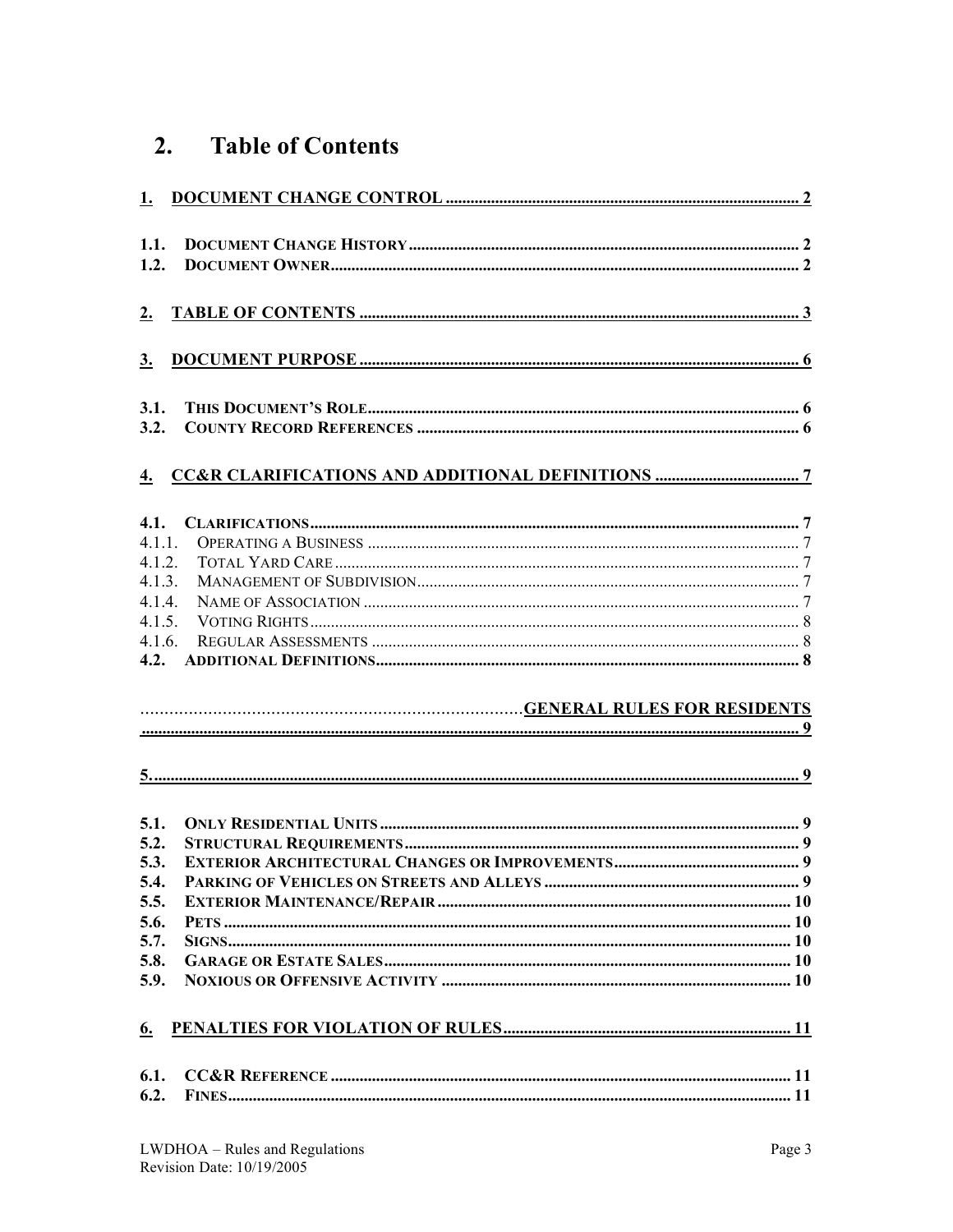| 6.4.<br>$\underline{7}$ .<br>7.1.<br>7.2.<br>7.3.<br>7.4.<br>7.5.<br>7.6.<br>8.1.<br>8.2.<br>8.3. |  |
|---------------------------------------------------------------------------------------------------|--|
|                                                                                                   |  |
|                                                                                                   |  |
|                                                                                                   |  |
|                                                                                                   |  |
|                                                                                                   |  |
|                                                                                                   |  |
|                                                                                                   |  |
|                                                                                                   |  |
|                                                                                                   |  |
|                                                                                                   |  |
|                                                                                                   |  |
|                                                                                                   |  |
|                                                                                                   |  |
|                                                                                                   |  |
|                                                                                                   |  |
| 8.3.1.                                                                                            |  |
| 8.3.2.                                                                                            |  |
| 8.3.3.                                                                                            |  |
| FILING OF LIEN ON PROPERTY AT DISCRETION OF BOARD OF DIRECTORS  15<br>8.3.4.                      |  |
| 8.4.                                                                                              |  |
|                                                                                                   |  |
|                                                                                                   |  |
| 9 <sub>1</sub>                                                                                    |  |
|                                                                                                   |  |
| 9.1.                                                                                              |  |
| 9.1.1.                                                                                            |  |
| 9.1.2.                                                                                            |  |
| 9.1.3.                                                                                            |  |
| 9.2.                                                                                              |  |
| 9.2.1.<br>9.2.2.                                                                                  |  |
| 9.2.3.                                                                                            |  |
|                                                                                                   |  |
|                                                                                                   |  |
| 10. SUMMARY OF BOARD OF DIRECTOR MEETINGS, MEETINGS OF                                            |  |
|                                                                                                   |  |
|                                                                                                   |  |
| 10.1.                                                                                             |  |
| 10.1.1.                                                                                           |  |
| 10.1.2.                                                                                           |  |
|                                                                                                   |  |
| 10.1.3.                                                                                           |  |
| 10.1.4.                                                                                           |  |
| 10.2.                                                                                             |  |
| 10.2.1.                                                                                           |  |
| 10.2.2.                                                                                           |  |
| 10.3.                                                                                             |  |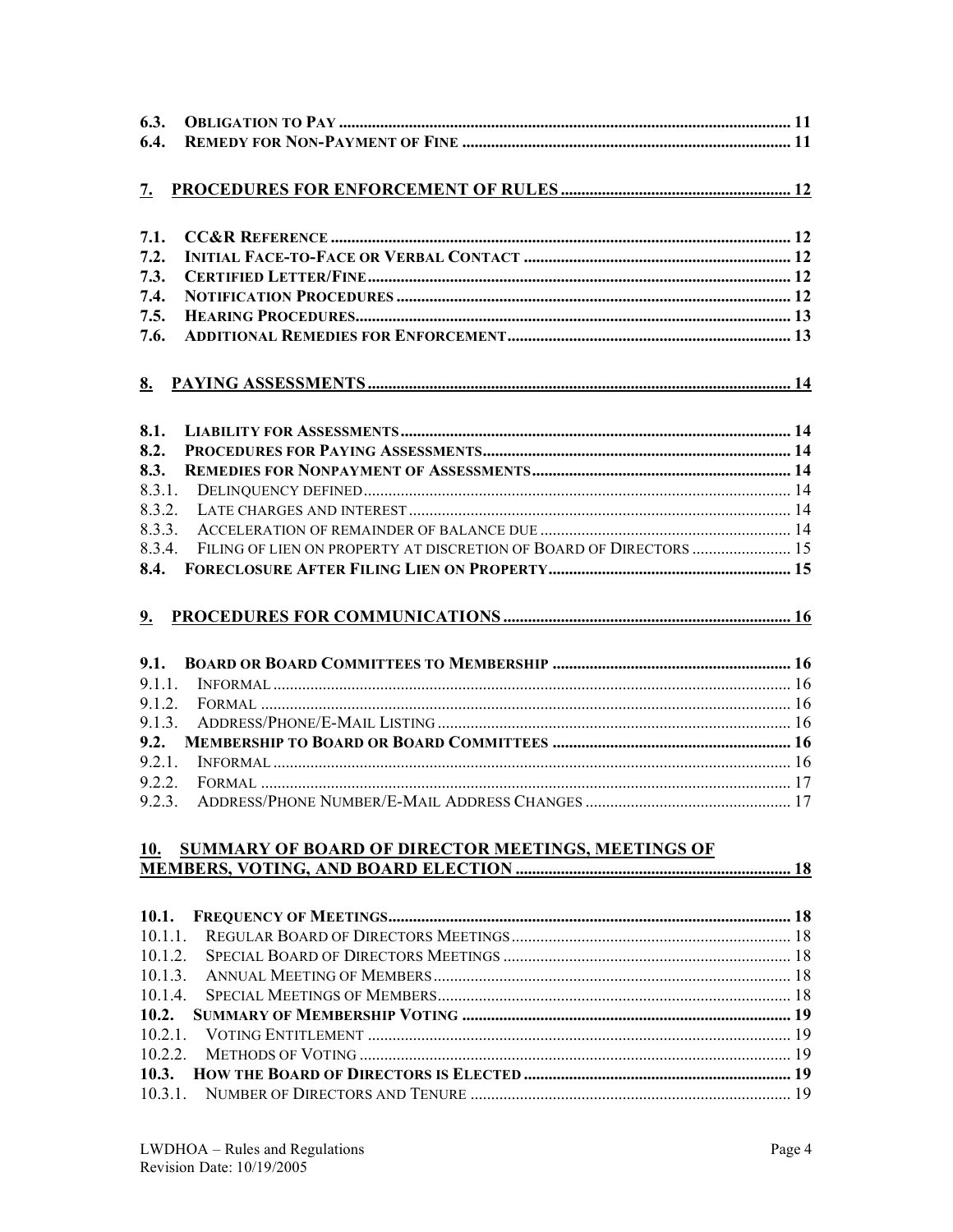| 11. PROCEDURES FOR AMENDMENTS OF THIS DOCUMENT 20 |  |
|---------------------------------------------------|--|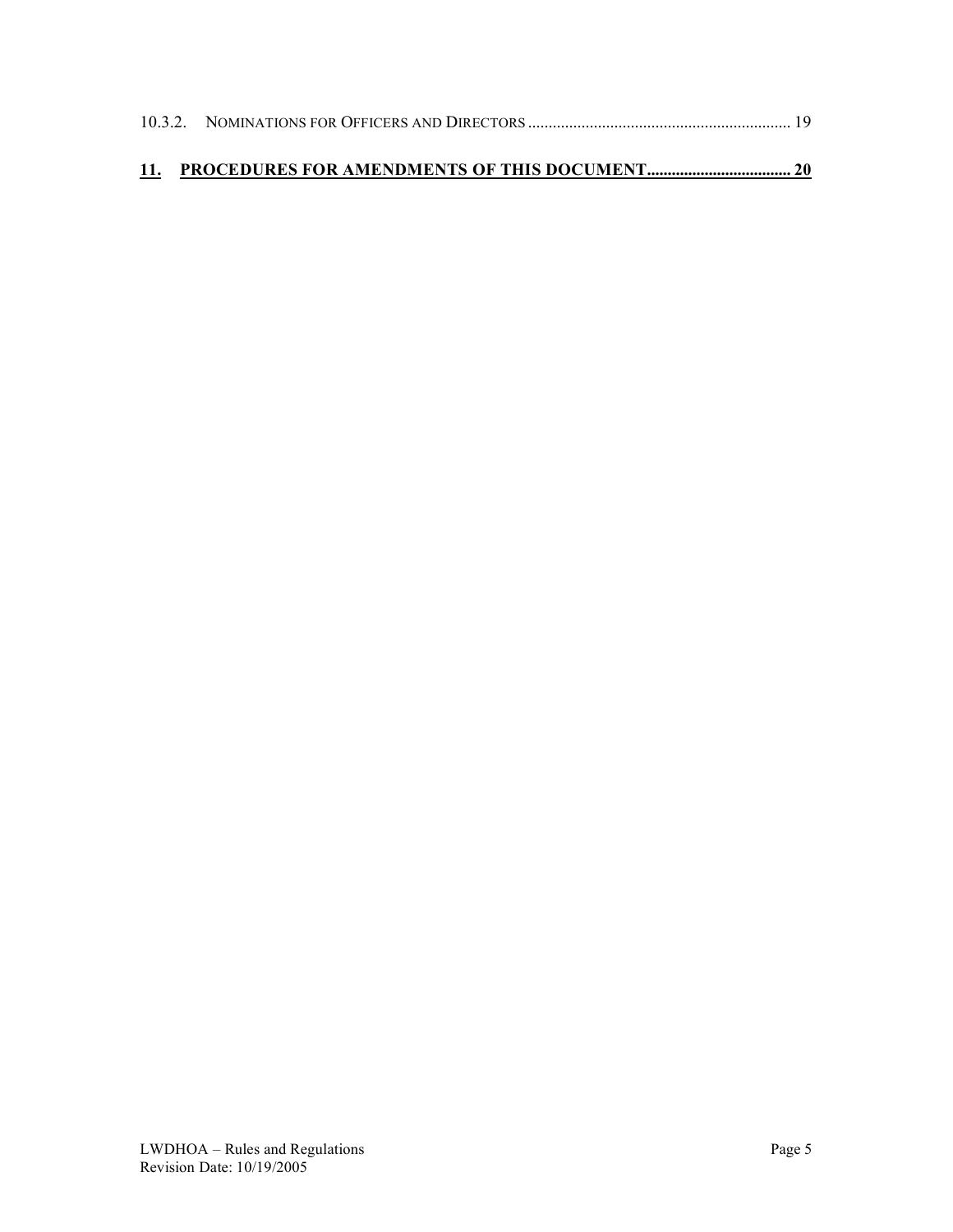# **3. Document Purpose**

#### *3.1. This Document's Role*

This document is one of four managing documents for the Longview Woodlands Development Homeowners' Association, Inc. The other three documents are (1) the Declaration of Covenants, Conditions, and Restrictions of The Woodlands Development (CC&Rs) and (2) the Articles of Incorporation and (3) the By-Laws of the Association.

This document is referenced primarily in Articles 3.05 (b) and 7.04 of the CC&Rs. The Rules and Regulations are meant to supplement and further clarify the CC&Rs and By-Laws with respect to the day-to-day maintenance, operation and enjoyment of the Development and may be amended from time to time by the Association. As stated in the CC&Rs, the Rules and Regulations are of equal dignity with and shall be enforceable in the same manner as the provisions of the CC&Rs.

Each owner, by accepting conveyance of an individual lot and/or residential unit, agrees to comply with and abide by these Rules and Regulations.

#### *3.2. County Record References*

The original plats identifying the individual lots for all three development phases of The Woodlands subdivision, the original and amended CC&Rs, and the transfer of the common areas to the Association are all recorded in the Gregg County real estate records and the specific recording information is shown in the By-Laws. Gregg County Records Volume and Page number references are as follows:

| <b>Description</b>                                       | Volume | Page |  |  |  |
|----------------------------------------------------------|--------|------|--|--|--|
| <b>Plats</b>                                             | 1409   | 128  |  |  |  |
|                                                          | 1431   | 127  |  |  |  |
|                                                          | 1476   | 381  |  |  |  |
|                                                          | 1610   | 299  |  |  |  |
|                                                          | 2022   | 477  |  |  |  |
|                                                          | 2068   | 317  |  |  |  |
| Original Total Lots 121; ultimately combined to be 118   |        |      |  |  |  |
| <b>Total Lots</b>                                        |        |      |  |  |  |
| <b>CC&amp;Rs</b>                                         | 1480   | 84   |  |  |  |
|                                                          | 2104   | 320  |  |  |  |
| Second CC&Rs restated first and added reference to Phase |        |      |  |  |  |
| III only                                                 |        |      |  |  |  |
| Common Areas                                             | 2068   | 319  |  |  |  |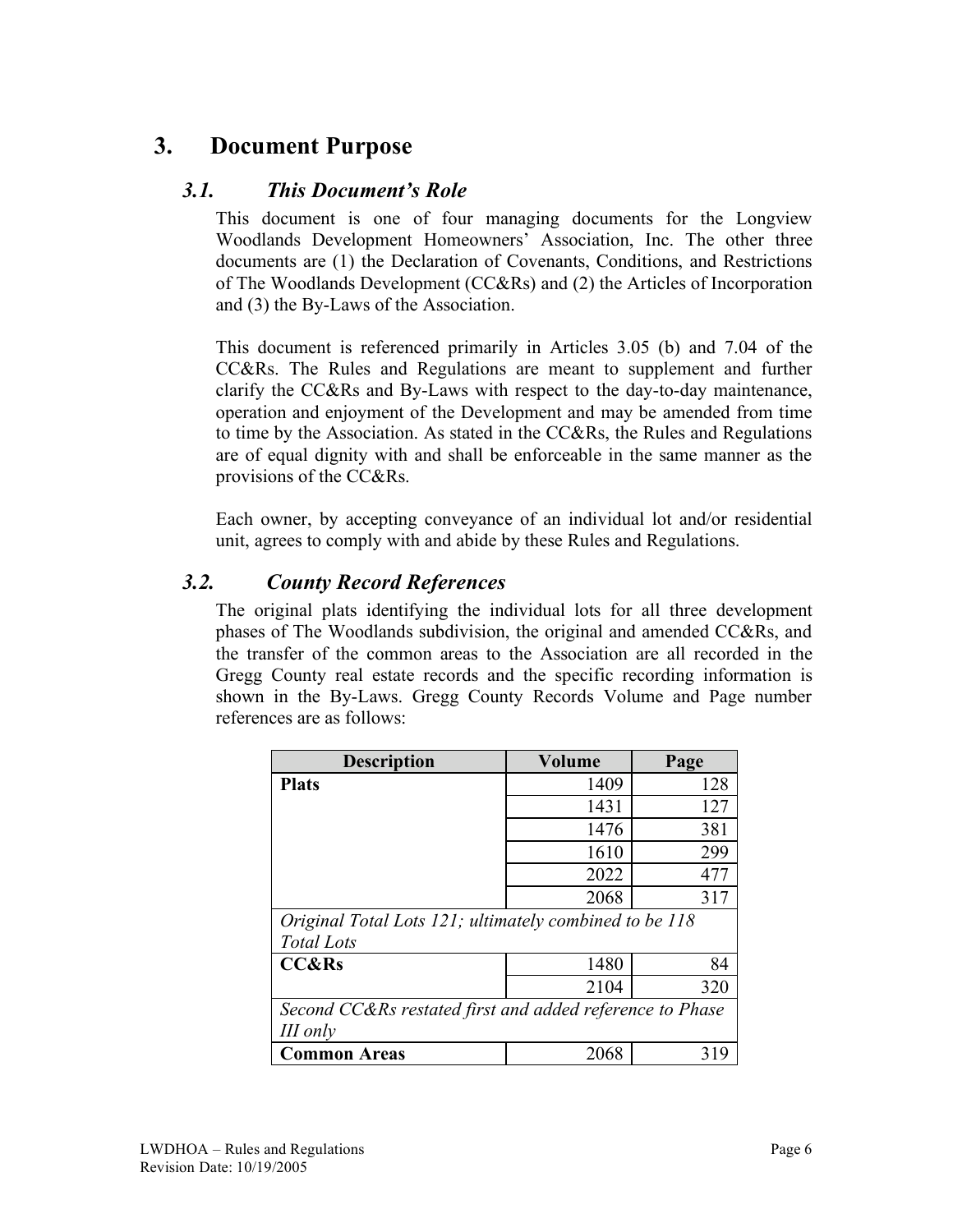# **4. CC&R Clarifications and Additional Definitions**

## *4.1. Clarifications*

This rule section is meant to provide further clarification related to certain references in the CC&Rs that the Board of Directors or the Association membership felt were not clear or adequate. If an item is not referenced, the CC&Rs are the controlling document.

## **4.1.1. Operating a Business**

Operating a business within a residence of The Woodlands Development shall mean a business or commercial activity where customers, suppliers and/or employees of the business find it necessary to come to the residence to complete transactions, deliver goods/freight or work regular hours. It shall not include residents who are employees of companies working remotely from home over the internet or self-employed residents who maintain a home office, where there is no regular apparent customer, supplier or employee traffic to or from the residence and which there is no advertising of the business at an address within The Woodlands Development.

## **4.1.2. Total Yard Care**

Total yard care furnished by the Association and included in the annual assessments to homeowners shall mean the mowing, edging, and periodic fertilizing of only lawns within The Woodlands Development. It shall not include trimming of shrubs, bushes, weeding/maintenance of flowerbeds, pruning/maintenance of trees, or maintenance of the sprinkler system, such care being the sole responsibility of each homeowner. Owners with issues regarding lawn care should direct those issues to the Vice President of the Board, per section 9.2.1 of this document.

## **4.1.3. Management of Subdivision**

Management now rests fully with the Longview Woodlands Development Homeowners' Association, Inc. (Association) through its Members and the Board of Directors since all conditions of interim management in the CC&Rs have been met and full management authority has been transferred to the Association.

## **4.1.4. Name of Association**

Although the CC&Rs refer to the name of the homeowners' association to be "Woodlands Development Homeowners' Association", the Articles of Incorporation filed with the Secretary of State's office show the corporation's name to be "Longview Woodlands Development Homeowners' Association, Inc."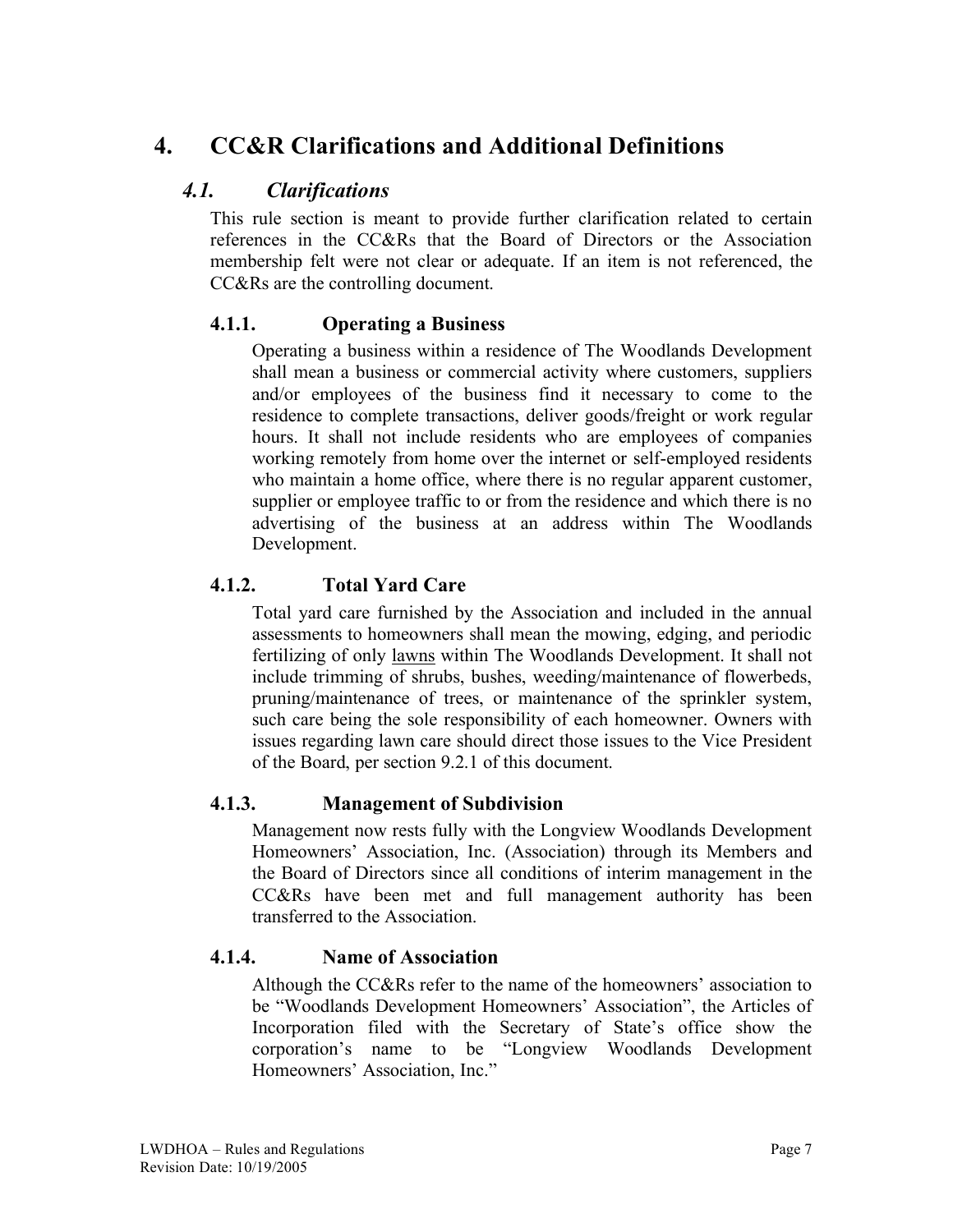#### **4.1.5. Voting Rights**

All votes now rest with homeowners and none with the original developer, Yowell Builders, Inc. Each Homeowner has one vote for each lot owned plus one vote for each residence built upon a lot.

#### **4.1.6. Regular Assessments**

Regular annual assessments include, but are not limited to, year-round lawn care for each residence. Regular annual assessments also include security lighting on streets and alleys; water for, maintenance of, and property taxes on common areas; office supplies, copying, postage, and related office expenses; liability insurance and surety bonds; meeting expenses; and expenses for certain social functions.

## *4.2. Additional Definitions*

This section is meant to provide additional definitions not provided in the CC&Rs or By-Laws. These definitions and/or explanations have evolved over time and are presented in this document as part of the overall Rules and Regulations of the Association.

*No additional definitions have been identified at this time.*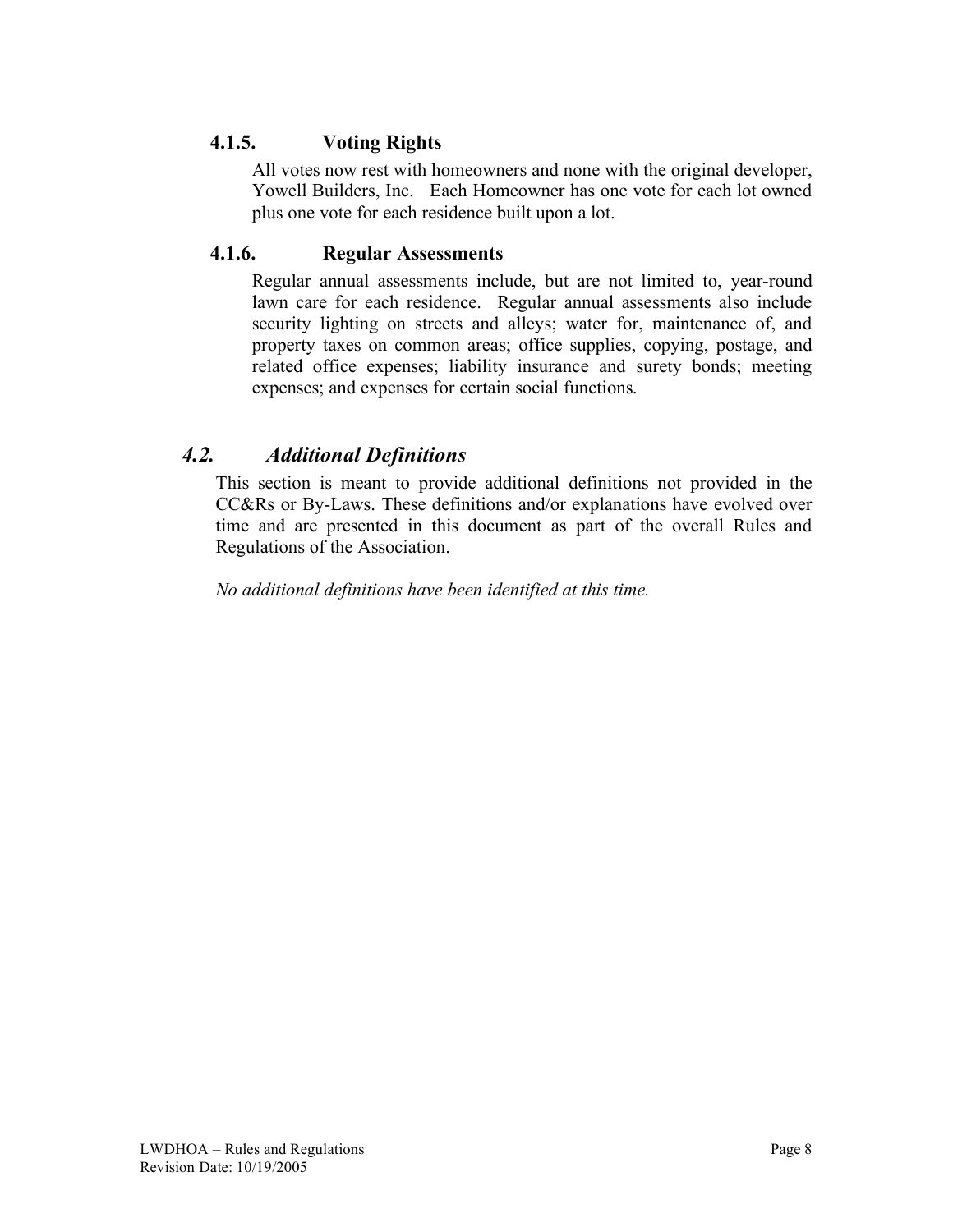# **5. General Rules for Residents**

*These are the responsibilities for each Owner or Resident of The Woodlands.*

# *5.1. Only Residential Units*

*To ensure compliance with governmental requirements for such developments:*

- Each lot shall be used for a residential unit for a single family and for no other purpose.
- No commercial business shall be operated within The Woodlands. Please see above definitions regarding businesses.

## *5.2. Structural Requirements*

*To ensure compatibility in appearance of The Woodlands:*

- Driveways must be of concrete or other comparable hard surface approved by the Architectural Control Committee, excluding asphalt.
- All residences must have a sprinkler system and concrete walkway.
- All rear yards must have a compatible six-foot privacy fence made of maximum durable material to withstand weathering.
- All residences must have appropriate landscaping. Railroad landscaping ties are prohibited in front yards.

# *5.3. Exterior Architectural Changes or Improvements*

*To ensure architectural integrity and appearance of The Woodlands:*

- The Architectural Control Committee (ACC) must approve all plans and/or specifications for modifications or improvements to the exterior of a residential unit in writing prior to the commencement of work. Some more routine work and/or materials may be pre-approved. It is the Owner's responsibility to refer to the ACC's procedures and documents and/or contact the ACC to ensure plans are in compliance.
- No storage buildings, workshops, sheds, or similar structures can be constructed without advance approval from the ACC.
- Garages may not be enclosed for additional living area.
- Exterior repainting color must be compatible with other residences.
- Each resident is responsible for cleaning up all construction litter in a timely manner.

# *5.4. Parking of Vehicles on Streets and Alleys*

*To promote safety, security, and overall appearance of The Woodlands:*

- Overnight parking of trailers, boats, motor homes, or similar vehicles is prohibited.
- Long-term parking is defined as parking longer than one week.
- Long-term parking of any vehicle on the streets is prohibited.
- Streets and alleys must be kept clear for emergency vehicles.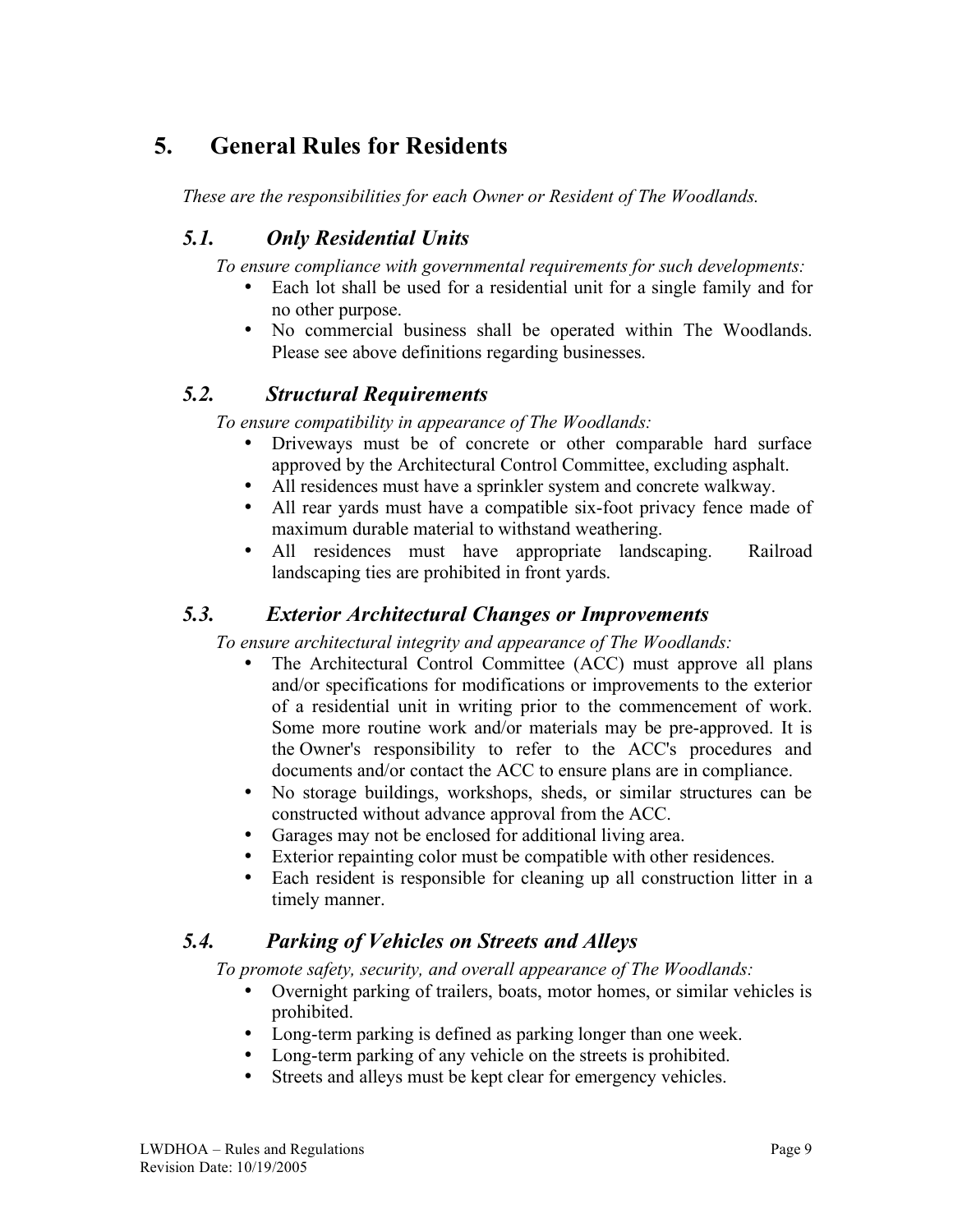# *5.5. Exterior Maintenance/Repair*

*To maintain the appearance of all residences in The Woodlands, each owner must regularly maintain the exterior appearance of the residence:*

- Repair and regularly maintain all exterior structures.
- Regularly maintain flower beds, shrubbery, and trees.
- Regularly maintain privacy fencing.

## *5.6. Pets*

*To provide for a friendly neighborhood:*

- Only dogs, cats and typical house pets are permitted.
- They must be contained within the fenced area of the residence.
- If they are outside the individual fenced enclosure, they must be on a leash and in control at all times.
- When walking pets, residents shall clean up after their pet and not allow their pet to leave "deposits" at their neighbor's residence.
- Pets are not to disturb neighbors from excessive noise.
- Residents are expected to keep their property clean of pet excrement, so as to not promote odors or health problems within The Woodlands.

## *5.7. Signs*

*To maintain the integrity and appearance of the neighborhood, the only signs permitted are:*

- Real estate signs advertising a property for sale or rent.
- Small alarm company signs.
- Customary house number signs.

*All other signs are prohibited.*

## *5.8. Garage or Estate Sales*

*To maintain safety and security in The Woodlands:*

- Garage or estate sales are discouraged.
- Directional signs for garage or estate sales are prohibited in The Woodlands, including any common areas.
- No signs are permitted in the yard of the garage or estate sale.

## *5.9. Noxious or Offensive Activity*

*To preserve the integrity of The Woodlands as a neighborhood:*

- No noxious or offensive activity shall be carried on in any residence or in the Common Areas.
- Nothing shall be done within the Woodlands which may be or become an annoyance or nuisance to the other owners.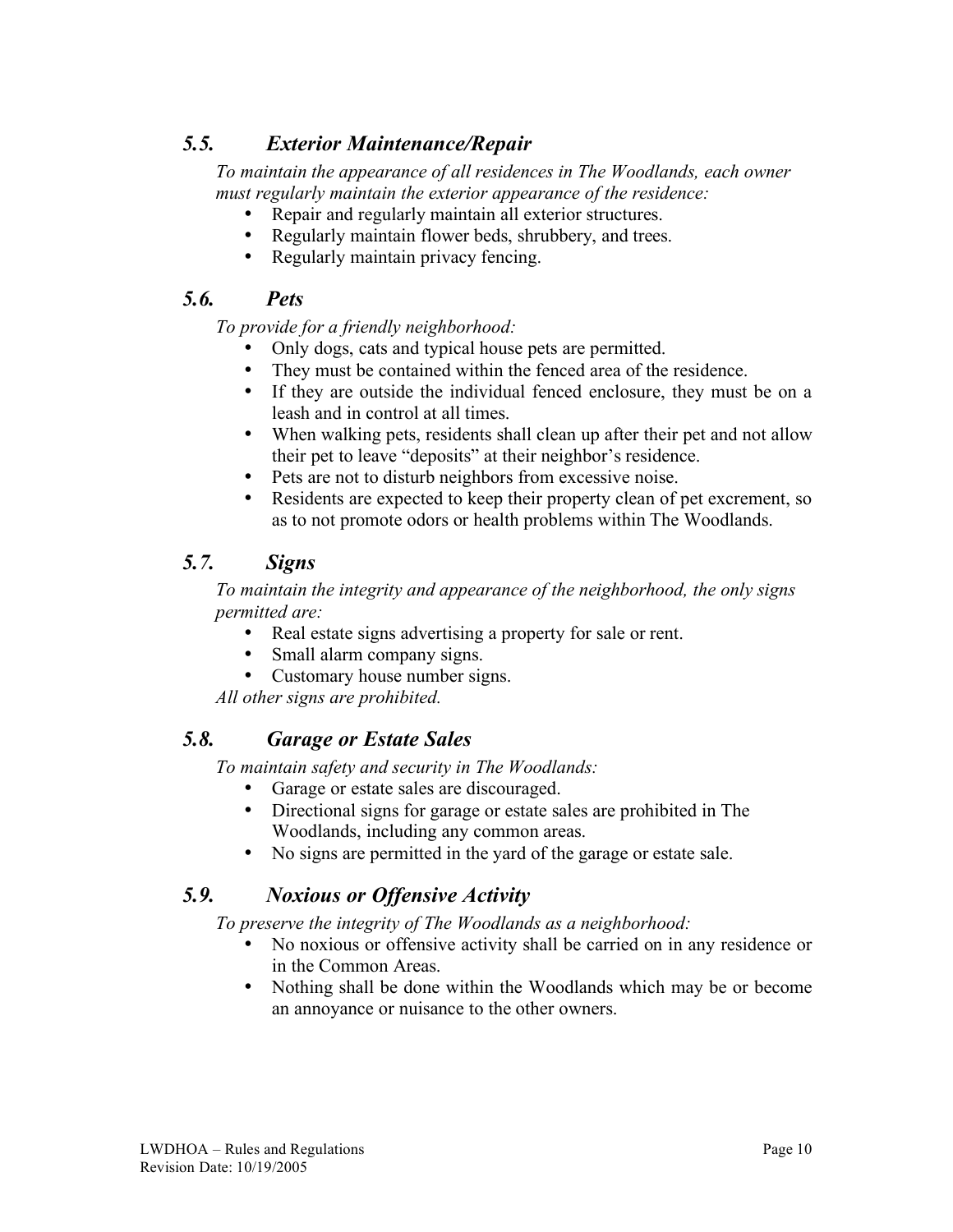# **6. Penalties for Violation of Rules**

# *6.1. CC&R Reference*

Article 7.06 of the CC&Rs is the reference for this rule section.

#### *6.2. Fines*

In the event any Owner violates any of the CC&Rs or these Rules and Regulations, the Board of Directors shall have the right to impose a fine of up to Two Hundred Fifty Dollars (\$250.00) for each violation.

## *6.3. Obligation to Pay*

In the event a fine is imposed, the fine shall constitute a contractual obligation of the Owner to the Association and shall be payable to the Association within ten (10) days from the Owner's receipt of the demand for payment.

## *6.4. Remedy for Non-Payment of Fine*

The Association may enforce collection of any such fine in the same manner as provided in Article 4 of the CC&Rs for collection of regular assessments, which could result in a lien placed on the property and then foreclosure of the property, subject to proper notification and appeals processes.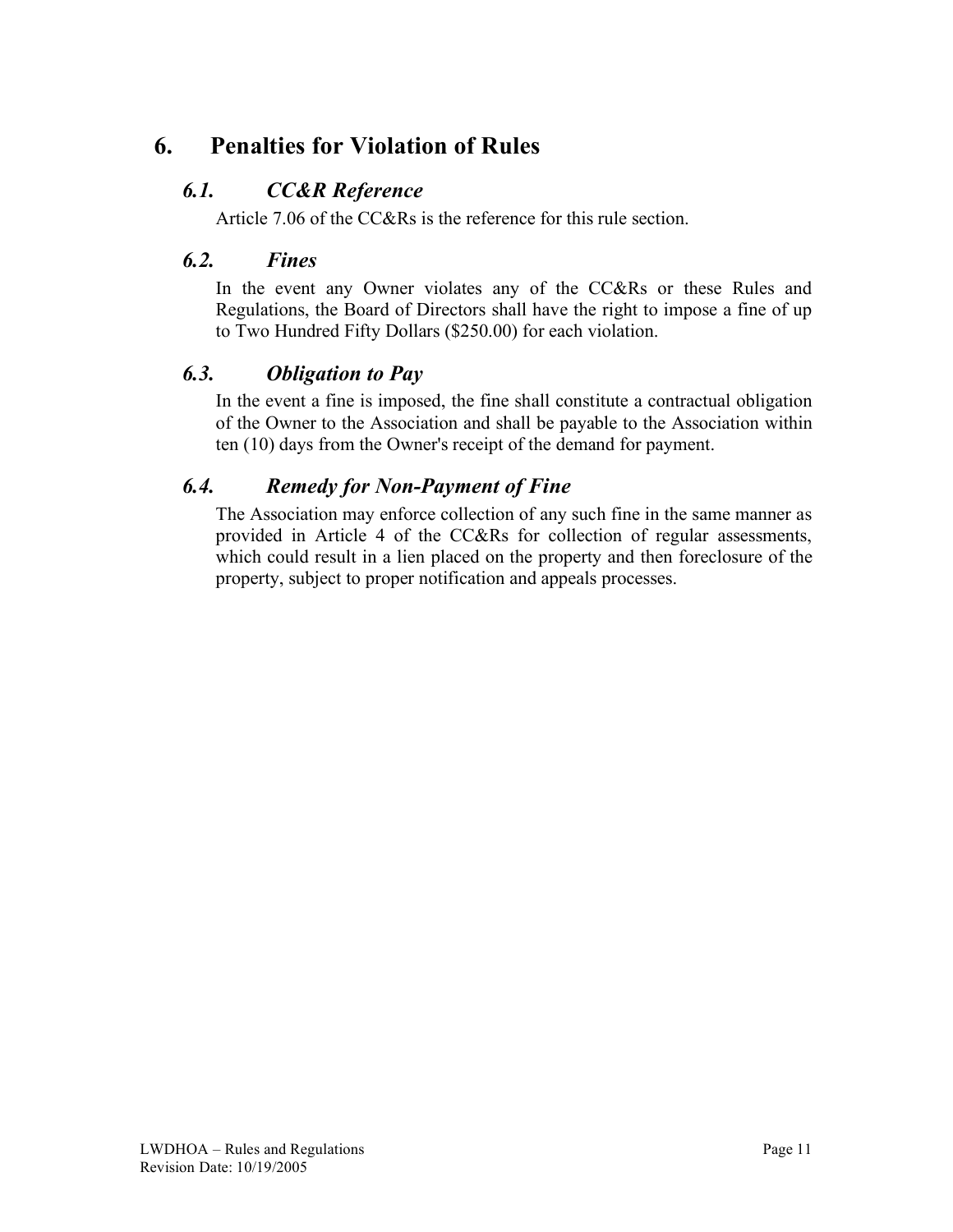# **7. Procedures for Enforcement of Rules**

## *7.1. CC&R Reference*

Articles 7.06, 7.09, and 4.06 of the CC&Rs are the references for these procedures.

#### *7.2. Initial Face-to-Face or Verbal Contact*

In the event an Owner/Occupant is deemed to be in violation of the CC&Rs or these Rules and Regulations, the Board of Directors will contact the Owner in person or via phone to discuss the violation and seek voluntary compliance. The Board member will ensure the Owner understands the resulting procedures the Board is duty-bound to execute and the potential consequences should the Owner not come into voluntary compliance. The Board member should give the Owner thirty (30) days to comply.

## *7.3. Certified Letter/Fine*

In the event an Owner/Occupant remains in violation of the CC&Rs or these Rules and Regulations beyond the period of time given for compliance after the initial contact, the Board of Directors will send a Certified letter to the Owner again citing the violation and requesting compliance. The Board of Directors may also impose a fine of up to \$250, per the CC&Rs.

## *7.4. Notification Procedures*

The Association must follow the notification and hearing procedures set forth in Chapter 209 of the Texas Property Code. The written notice (Rule 7.3 above) must:

- Describe of the violation and the amount due from the Owner/Occupant
- Inform the Owner/Occupant that the Owner/Occupant:
	- o Is entitled to a reasonable period to cure the violation and avoid a fine (ordinarily 30 days)
	- o May request a hearing within 30 days of receipt of the written notice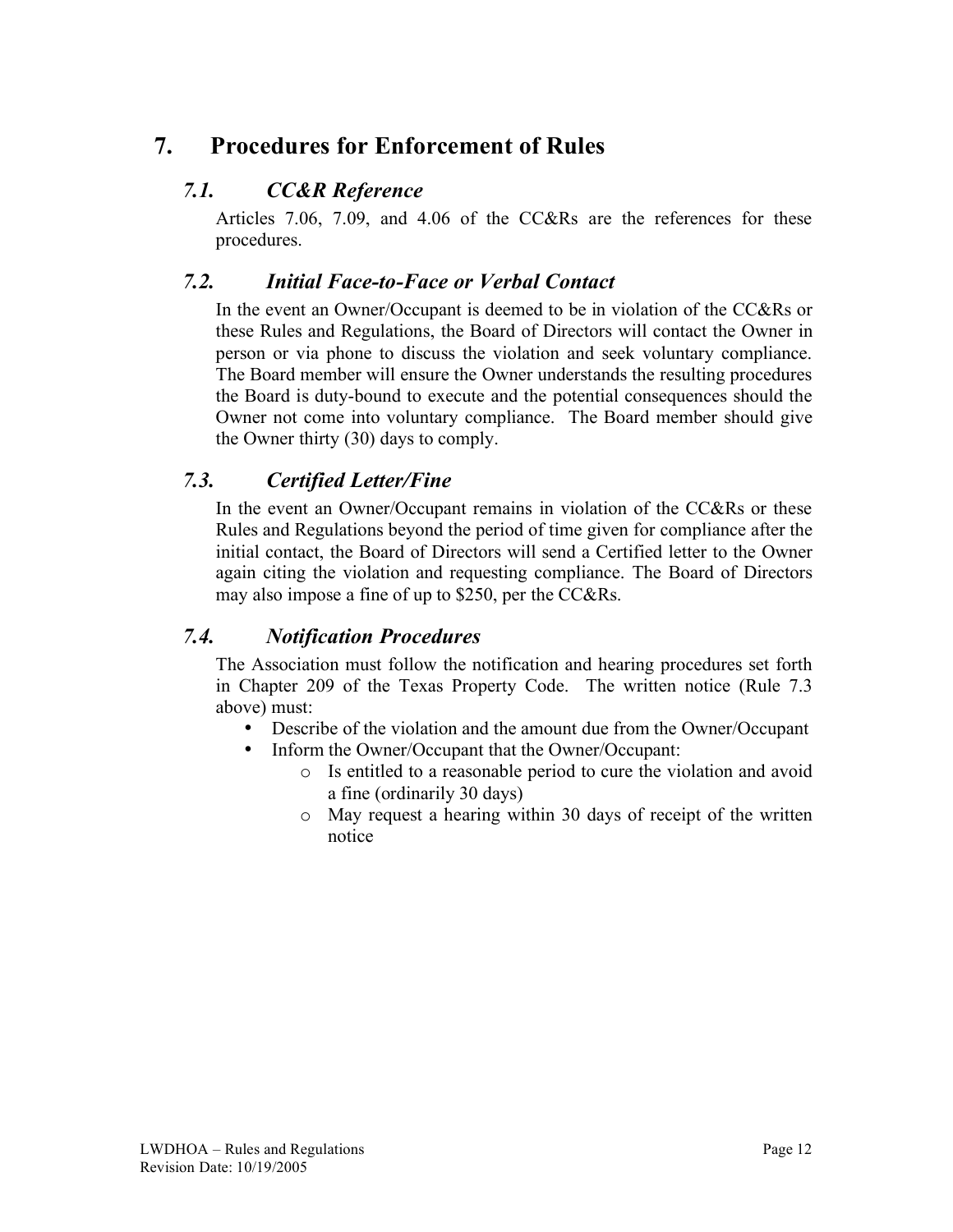# *7.5. Hearing Procedures*

The Association must honor on Owner/Occupant's request for a hearing to discuss and verify facts and resolve the matter at issue:

- Hearing is before the Board of Directors within 30 days of receipt of the written request for a hearing from the Owner/Occupant
- Owner/Occupant must provide written request for the hearing to the Board of Directors
- Board of Directors must inform the Owner/Occupant of the date, time, and place of the hearing within 10 days of the hearing date
- Association and Owner/Occupant may also use Alternative Dispute Resolution services
- The statute provides for the handling of attorney fees and costs related to the notification and hearing process

## *7.6. Additional Remedies for Enforcement*

If the Hearing or Alternative Dispute Resolution process does not cure the violation, the Association may file a lien upon the property, institute foreclosure proceedings on the property, or seek judicial or non-judicial relief. Chapter 209 of the Texas Property Code provides for notification to the Owner/Occupant of such proceedings and an Owner/Occupant's rights to redeem the property after foreclosure.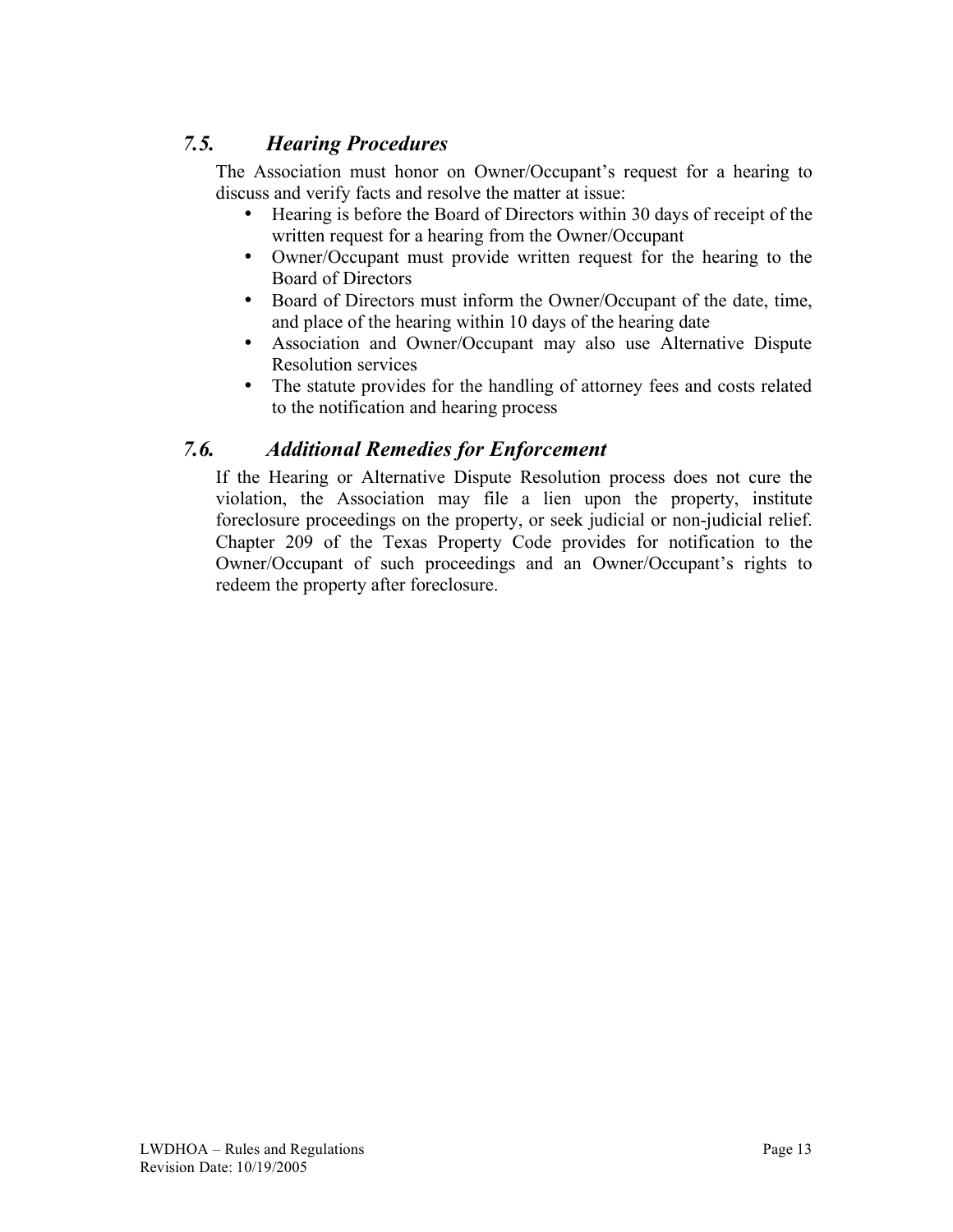# **8. Paying Assessments**

#### *8.1. Liability for Assessments*

Article 4.05 of the CC&Rs provide that each Regular Monthly or Annual Assessment and each Special Assessment shall be a separate, distinct, and personal debt and obligation of the individual Owner against whom the same are assessed. The amount of any assessment not paid when due shall be deemed to be delinquent.

#### *8.2. Procedures for Paying Assessments*

Historically, the original By-Laws and CC&Rs made reference to both annual and monthly assessments. Monthly assessments were more feasible when the development first started and there were a small number of homes. However, because of the number of residences we have currently and to reduce costs to the Association, the regular assessments are billed annually. The Board now permits three options for payment:

- Pay in full annually on or before January 1<sup>st</sup>.
- Pay semi-annually on or before January  $1<sup>st</sup>$  and July  $1<sup>st</sup>$ .
- Pay quarterly on or before the first day of each quarter, January  $1<sup>st</sup>$ , April  $1<sup>st</sup>$ , July  $1<sup>st</sup>$ , and October  $1<sup>st</sup>$ .

The payment option chosen should be communicated to the Association Treasurer prior to the first of the year. Payments are to be made to "Longview Woodlands Development HOA" and mailed/delivered to the current Association Treasurer.

## *8.3. Remedies for Nonpayment of Assessments*

Article 4.06 of the CC&Rs and Section 7.07 of the By-Laws are the reference for these remedies. The remedies for this rule section are:

#### **8.3.1. Delinquency defined**

• 30 days after original due date

#### **8.3.2. Late charges and interest**

- \$10 Late charge at the discretion of the Board of Directors
- 10% interest charge from original due date

#### **8.3.3. Acceleration of remainder of balance due**

• Any remaining balance that otherwise would be payable in installments becomes immediately due and payable in full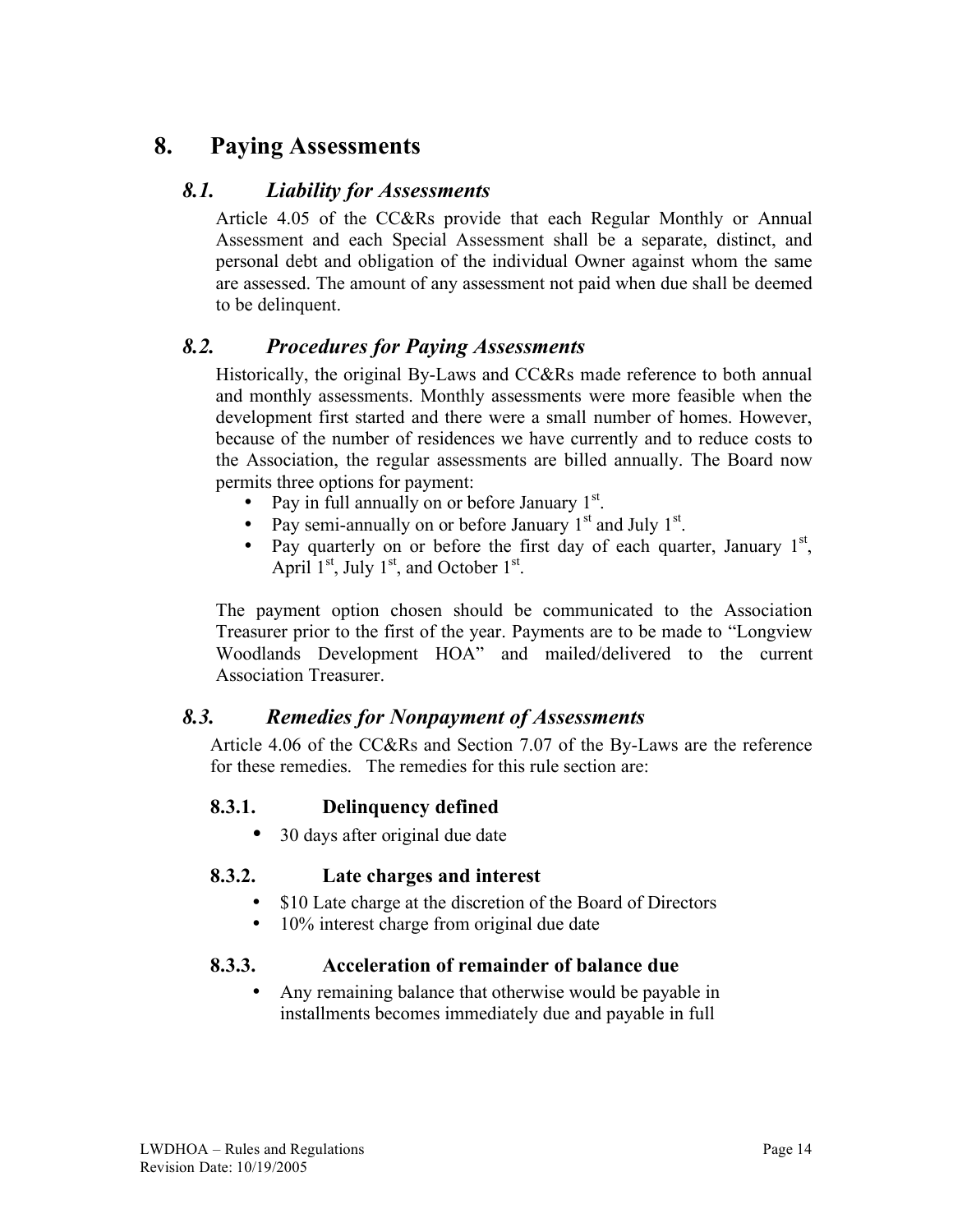#### **8.3.4. Filing of lien on property at discretion of Board of Directors**

References in the CC&Rs for remedies after 10 or 15 days of delinquency have been combined into the thirty-day rule above.

# *8.4. Foreclosure After Filing Lien on Property*

If upon applying a lien to the property, full payment is not received within 30 days of recording of the lien, the lien may be foreclosed either through appropriate judicial proceedings by the Association or by public sale without judicial proceedings.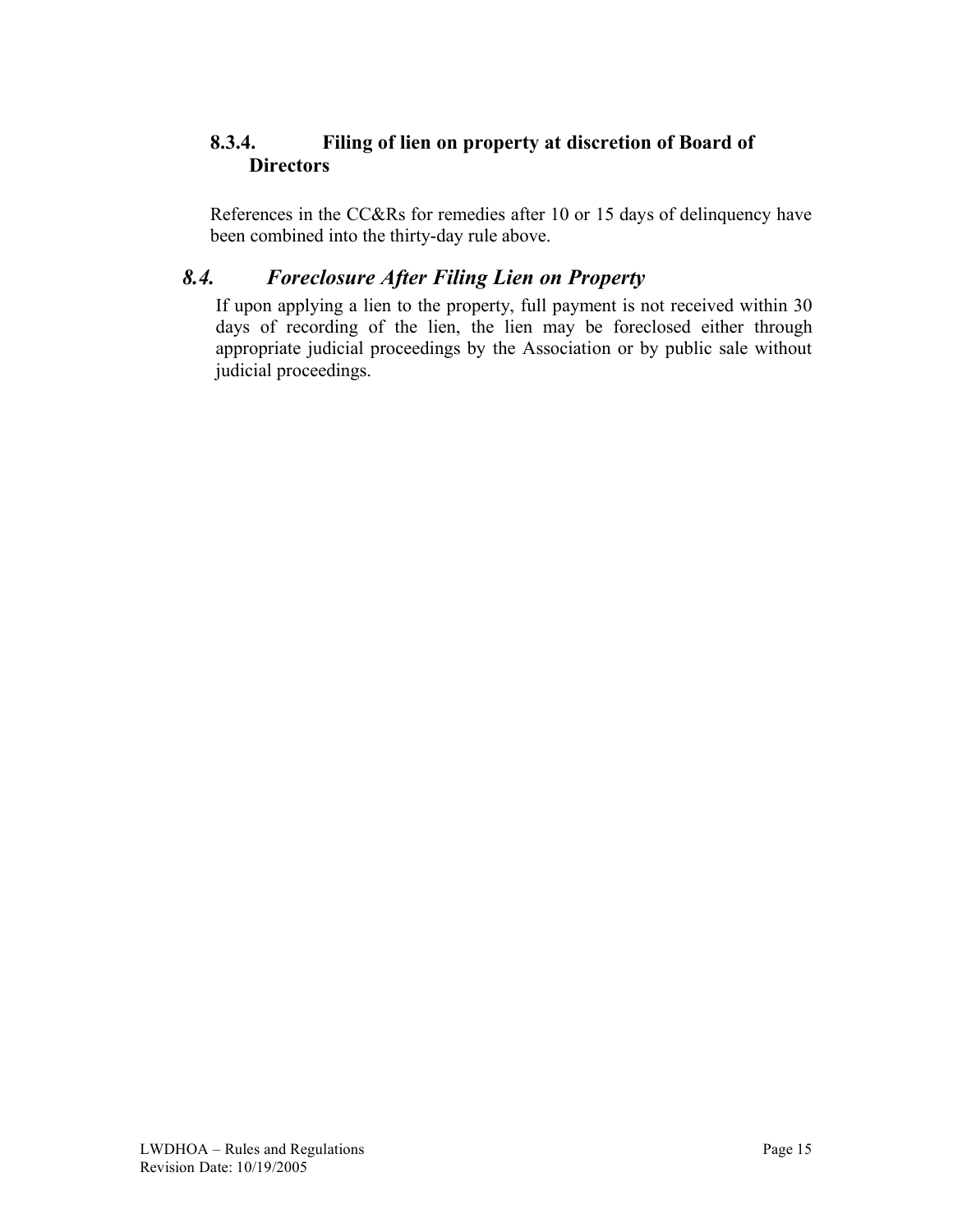# **9. Procedures for Communications**

#### *9.1. Board or Board Committees to Membership*

#### **9.1.1. Informal**

- Announcements for social gatherings
- Items of neighborhood interest

Economically, e-mail is preferable, but not all residents have an e-mail account. Until most residents have email addresses on file with the Secretary of the Association, the Board or Committees will deliver informal communications through written notices placed on residents' front or back entrances or by telephone.

#### **9.1.2. Formal**

- Notice of Annual and Special Meetings of Members Mail, fax, or written notice placed on front or back entrances.
- Financial and other reports at Annual Meeting of Members Handed out at Annual Meeting
- Annual Budget to all Members Included with regular assessment billing in December for upcoming year
- Billings for regular annual and special assessments Regular US Postal Service
- Notice of violation of CC&Rs or Rules and Regulations Certified US Postal Service
- Other formal notices As dictated by legal requirements

In most instances, the Board will deliver formal communications through the appropriate US Postal Service.

#### **9.1.3. Address/Phone/E-Mail Listing**

The Secretary of the Association will distribute the latest address/phone/email listing to all residents once a year in January. This will be delivered to the front or back entrances of the residence.

## *9.2. Membership to Board or Board Committees*

#### **9.2.1. Informal**

- Requests for information In person, telephone or email to any Board or appropriate Committee member
- Lawn care complaints In person or telephone to Vice-President.
- Requests for Board consideration (not needing an official record) In person, telephone, or email first to President of the Association or to any Board or appropriate Committee member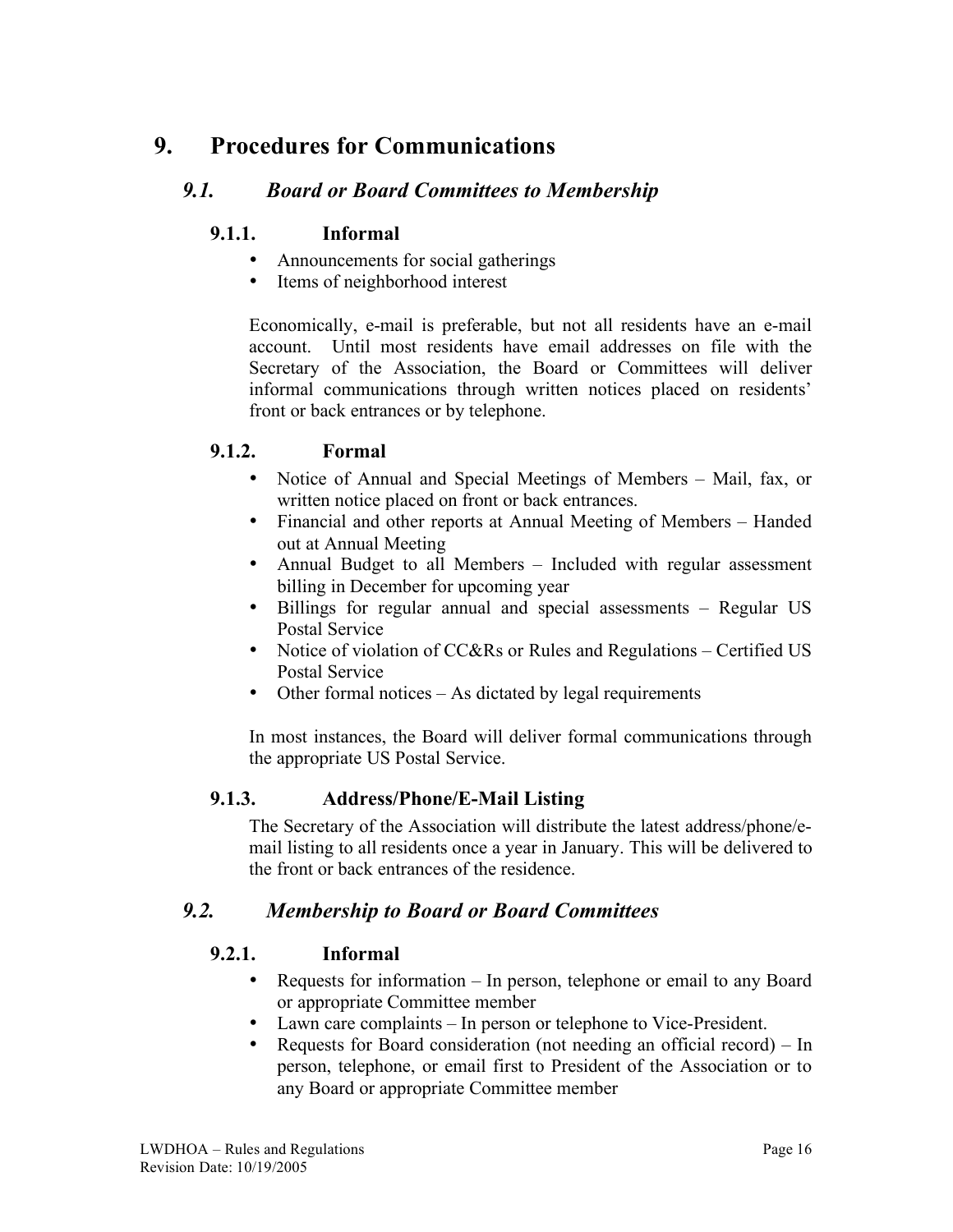#### **9.2.2. Formal**

- Request for consideration of item at Annual Meeting of Members Written request within 15 days of date of Annual Meeting of Members, in person or by US Postal Service to President or Secretary of the Association
- Request for consideration of item by Board of Directors Written request at any time before quarterly Board meetings, in person, by US Postal Service to President or Secretary of the Association.

Other formal items cannot be communicated via e-mail.

#### **9.2.3. Address/Phone Number/E-Mail Address Changes**

Each Owner should communicate any change in address, phone number or e-mail to both the Secretary and Treasurer of the Association as soon as possible to allow timely updates of Association records.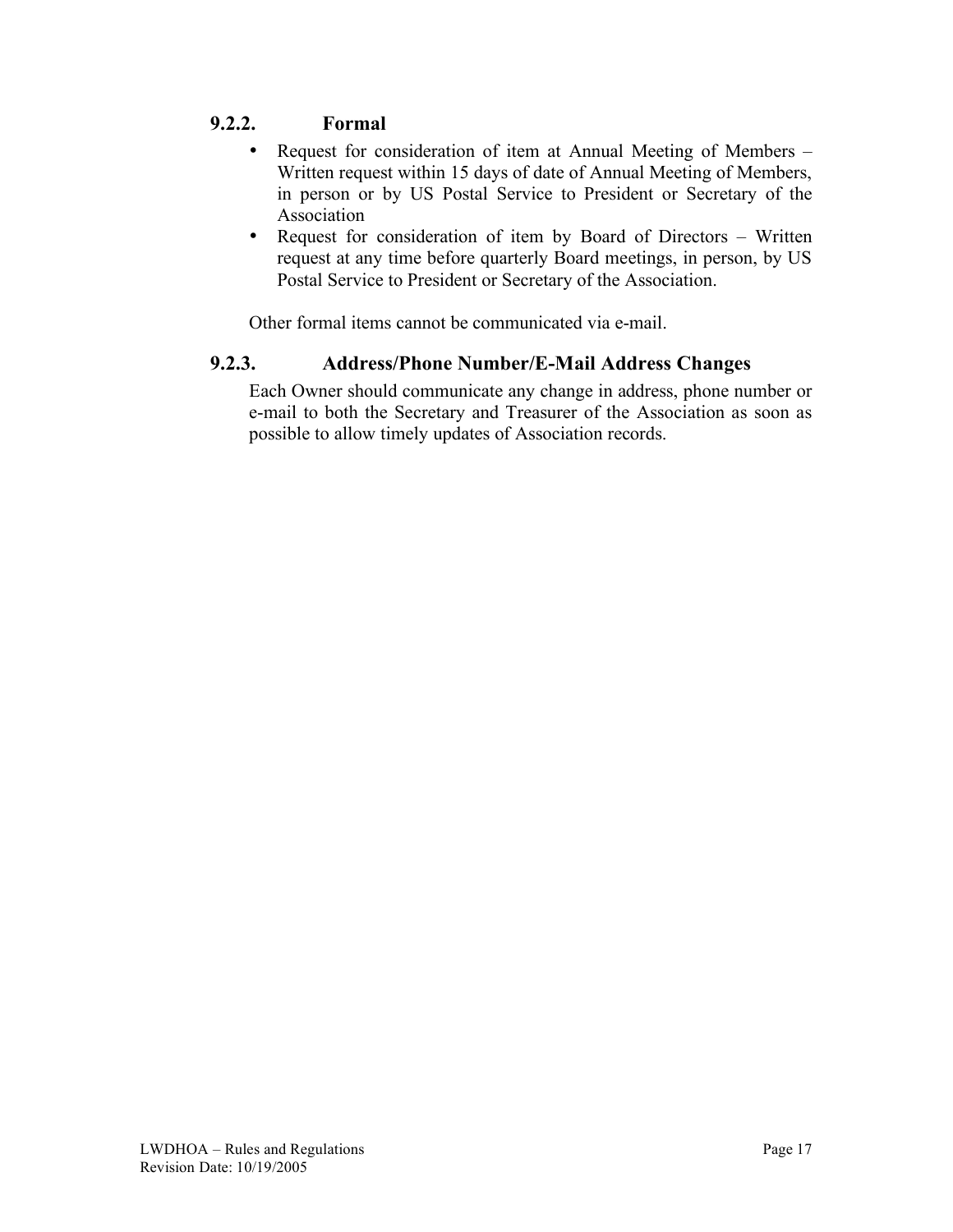# **10. Summary of Board of Director Meetings, Meetings of Members, Voting, and Board Election**

*The Association By-Laws are the reference for this section.*

#### *10.1. Frequency of Meetings*

#### **10.1.1. Regular Board of Directors Meetings**

The Board of Directors of the Association meets quarterly at a location within The Woodlands Development at a time determined by the Association's Officers.

#### **10.1.2. Special Board of Directors Meetings**

The President of the Association can call a special meeting of the Board to discuss specific topics, as needed. As with regular meetings, the meeting is held within The Woodlands Development at a time determined by the Association's Officers.

#### **10.1.3. Annual Meeting of Members**

The Association membership meets annually around (on or before) December 1<sup>st</sup> each year to review Association business and vote on matters related to the Association, including election of Officers and Directors. Notification of the place, date, and time will be communicated to Owners between ten (10) and sixty (60) days prior.

#### **10.1.4. Special Meetings of Members**

- If there are special circumstances requiring participation or a vote of the membership, a special meeting of the membership can be called by the President, the Board, or Members representing 1/10 of the total votes. Notification of the place, date, and time will be communicated to Owners between ten (10) and sixty (60) days prior.
- Members can call for a special meeting of the membership to approve or reject certain acts of the Board of Directors with a petition signed by Members representing 1/5 of the total votes.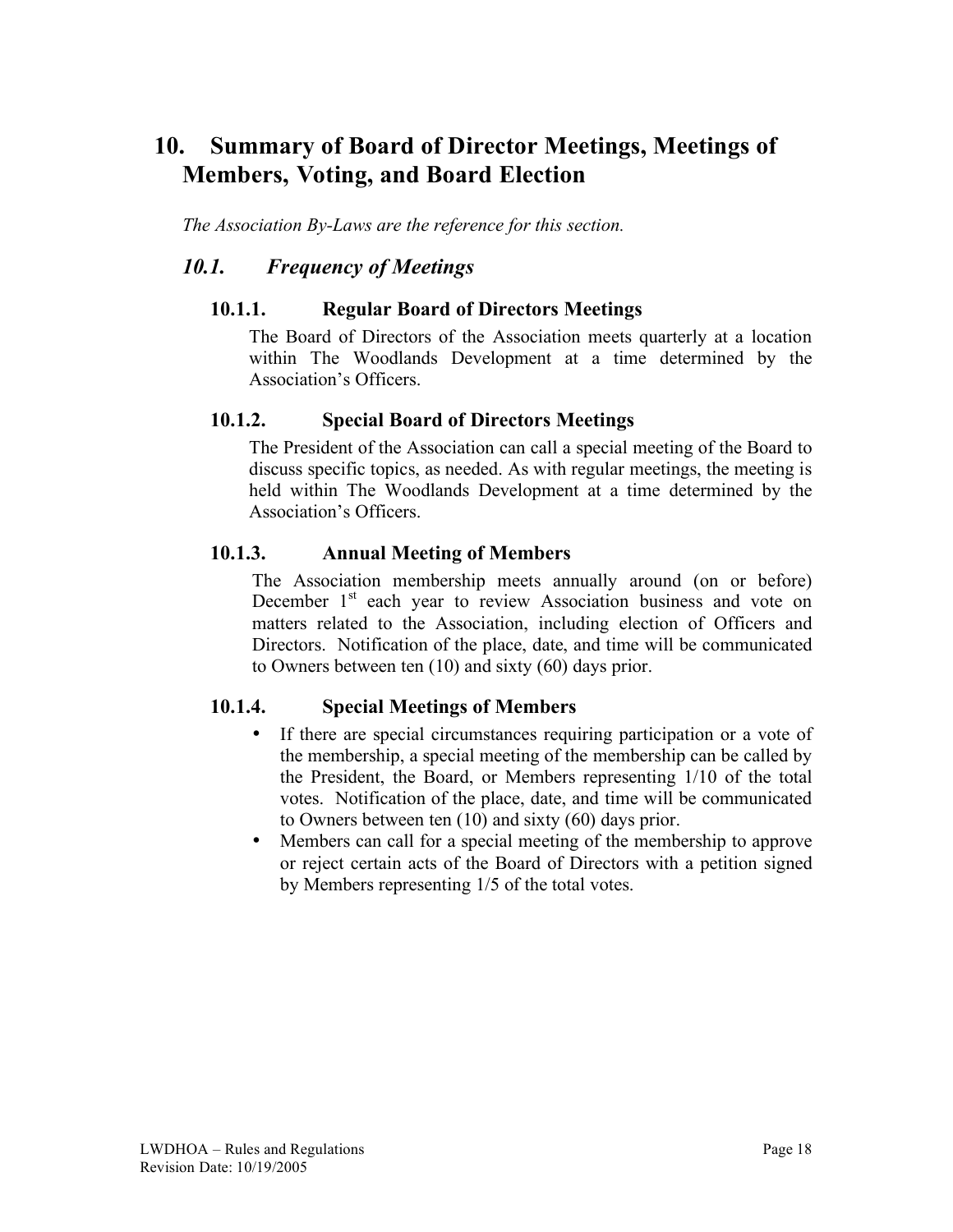## *10.2. Summary of Membership Voting*

#### **10.2.1. Voting Entitlement**

Voting is based on the ownership of an individual Lot and/or Residential Unit. The Owner of each Lot is entitled to one (1) vote per Lot plus one (1) additional vote for any Residential Unit or part thereof built on an individual Lot. If there are multiple owners of a Lot or Residential Unit, one person must be designated to cast the vote(s) attributable to the Lot and/or Residential Unit.

#### **10.2.2. Methods of Voting**

At any Meeting of Members, every Member having the right to vote shall be entitled to vote in person or by a written proxy. Proxy forms will be provided with the formal Notice of any Meeting of Members. Any proxy shall be filed with the Secretary of the Association prior to or at the time of the Meeting of Members.

## *10.3. How the Board of Directors is Elected*

#### **10.3.1. Number of Directors and Tenure**

The Board of Directors consists of five (5) Directors, each who serve as the Officers of the Association. The Officers of the Association are President, Vice-President, Secretary, Treasurer, and Director of Membership Activities. Directors/Officers serve in staggered terms with three (3) Directors/Officers elected at the Annual Meeting of Members held in odd-numbered years and two (2) Directors/Officers elected at the Annual Meeting of Members held in even-numbered years. A Director's/Officer's term of two  $(2)$  years begins January 1<sup>st</sup> following the Annual Meeting of Members in which the Director/Officer was elected and ends on December  $31<sup>st</sup>$  of the second year. All Directors must be Members of the Association. A Member can serve multiple terms but no person can serve on the Board of Directors for more than two (2) consecutive terms.

#### **10.3.2. Nominations for Officers and Directors**

Before each election of Officers and Directors, the Board of Directors appoints a five-person Nominating Committee to nominate candidates for election to those Officer and Director positions which terms will expire at the next Annual Meeting of Members. The Nominating committee is composed of five (5) Members, including two (2) Directors and three (3) non-Director Members. Additional nominations may be made from the floor at the Annual Meeting of Members.